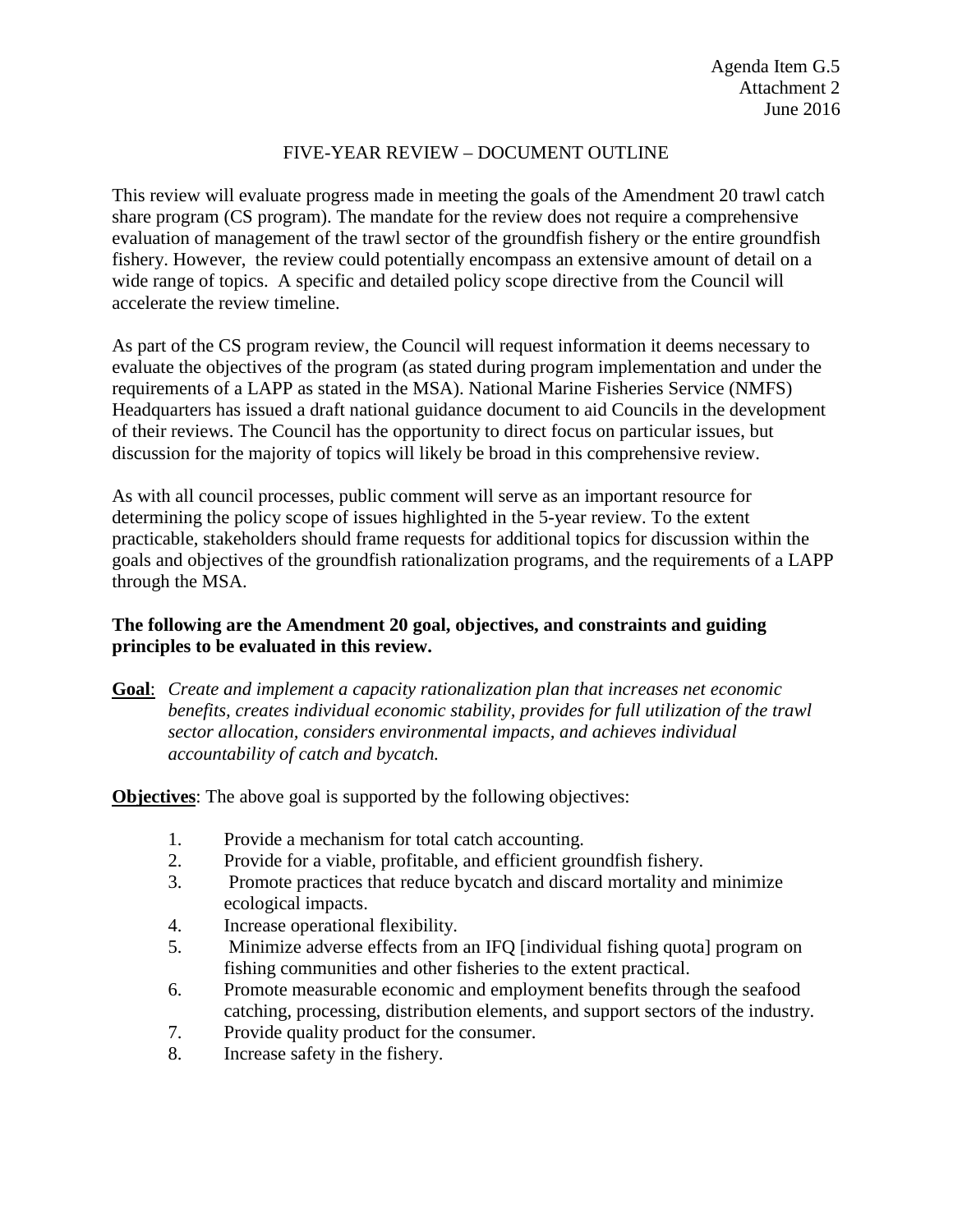**Constraints and Guiding Principles:** The above goal and objectives should be achieved while the following occurs:

- 1. Take into account the biological structure of the stocks including, but not limited to, populations and genetics.
- 2. Take into account the need to ensure that the total OYs and allowable biological catch (ABC) are not exceeded.
- 3. Minimize negative impacts resulting from localized concentrations of fishing effort.
- 4. Account for total groundfish mortality.
- 5. Avoid provisions where the primary intent is a change in marketing power balance between harvesting and processing sectors.
- 6. Avoid excessive quota concentration.
- 7. Provide efficient and effective monitoring and enforcement.
- 8. Design a responsive mechanism for program review, evaluation, and modification.
- 9. Take into account the management and administrative costs of implementing and oversee the IFQ or co-op program and complementary catch monitoring programs, as well as the limited state and Federal resources available.

# Executive Summary

The project team will incorporate key findings and conclusions from the groundfish program 5 year review into a stand-alone executive summary.

# I. Introduction

The introduction will describe objectives of the review. This includes the mandate for program review, and an outline of the goals and objectives of the program as laid out in Amendments 20, as well as MSA National Standards and specific LAPP requirements, and NOAA Headquarters' guidance.

# II. History of the Program

This section will include a general history of the stock status and management of the groundfish fishery, including the development, design, structure, and evolution of the current trawl rationalization program.

# III. Socio-economic Performance

Many of the PFMC's goals and objectives for the West Coast groundfish trawl catch share program are economic in nature. In addition, the economic benefits of the fishery and the distribution of these benefits are expected to change given the changing incentives and constraints provided by the shift to catch shares management. This section will monitor the progress toward the goals and objectives of the program related to socio-economic performance.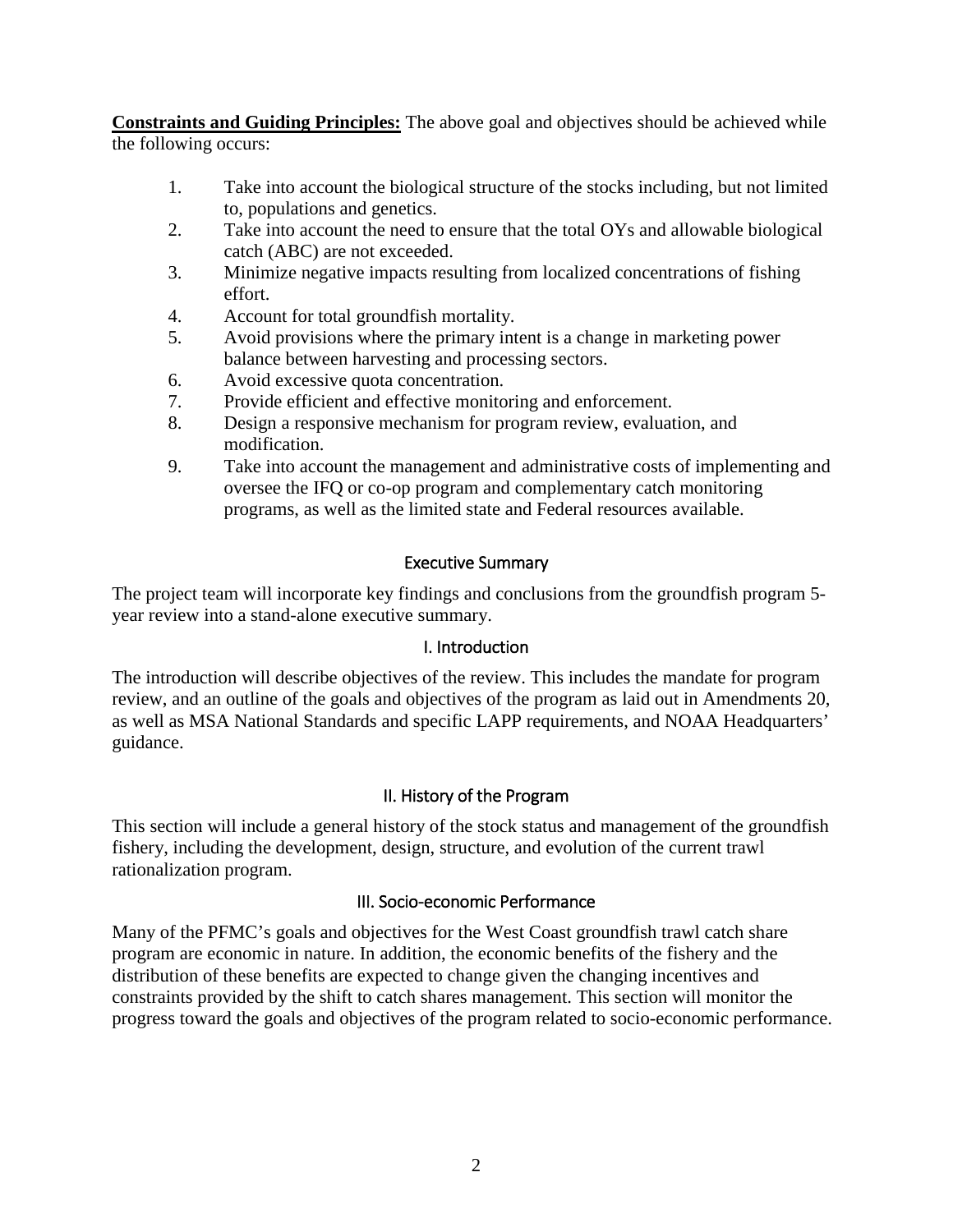#### Increase Net Economic Benefits

This section will largely draw upon annual reports and indicators developed by economists at the NWFSC, relying largely on Economic Data Collection program and fish ticket data to assess changes in net economic benefits.

#### *NMFS HQ Standardized Economic Indicators[1](#page-2-0)*

- Number of:
- Entities holding shares
- Active vessels
- Trips
- Days at sea
- Labor days
- Aggregate revenue from catch share species
- Aggregate revenue from non-catch share species
- Non-CS Species Revenue
- Gini Coefficient (measure of industry concentration)
- Average ex-vessel prices
- Total revenue
- Revenue per active vessel
- Revenue per trip
- Revenue per day at sea
- Gross revenue-operating costs
- Quota lease prices
- Net revenue per vessel
- Net revenue per permit holder
- Malmquist Index (index of productivity)
- Crew earnings
- Aggregate landings

# *Other Indicators*

- Number of other fisheries participated in
- Proportion of revenue from catch share fishery
- Average days at sea in catch share fishery
- Date when 50% of the total catch was landed (measure of seasonality)
- Variable cost net revenue
- Total cost net revenue
- Variable cost net revenue per day
- Revenue per pound
- Variable cost net revenue per pound

<span id="page-2-0"></span> <sup>1</sup> http://www.st.nmfs.noaa.gov/economics/fisheries/commercial/catch-share-program/indicators-definition/index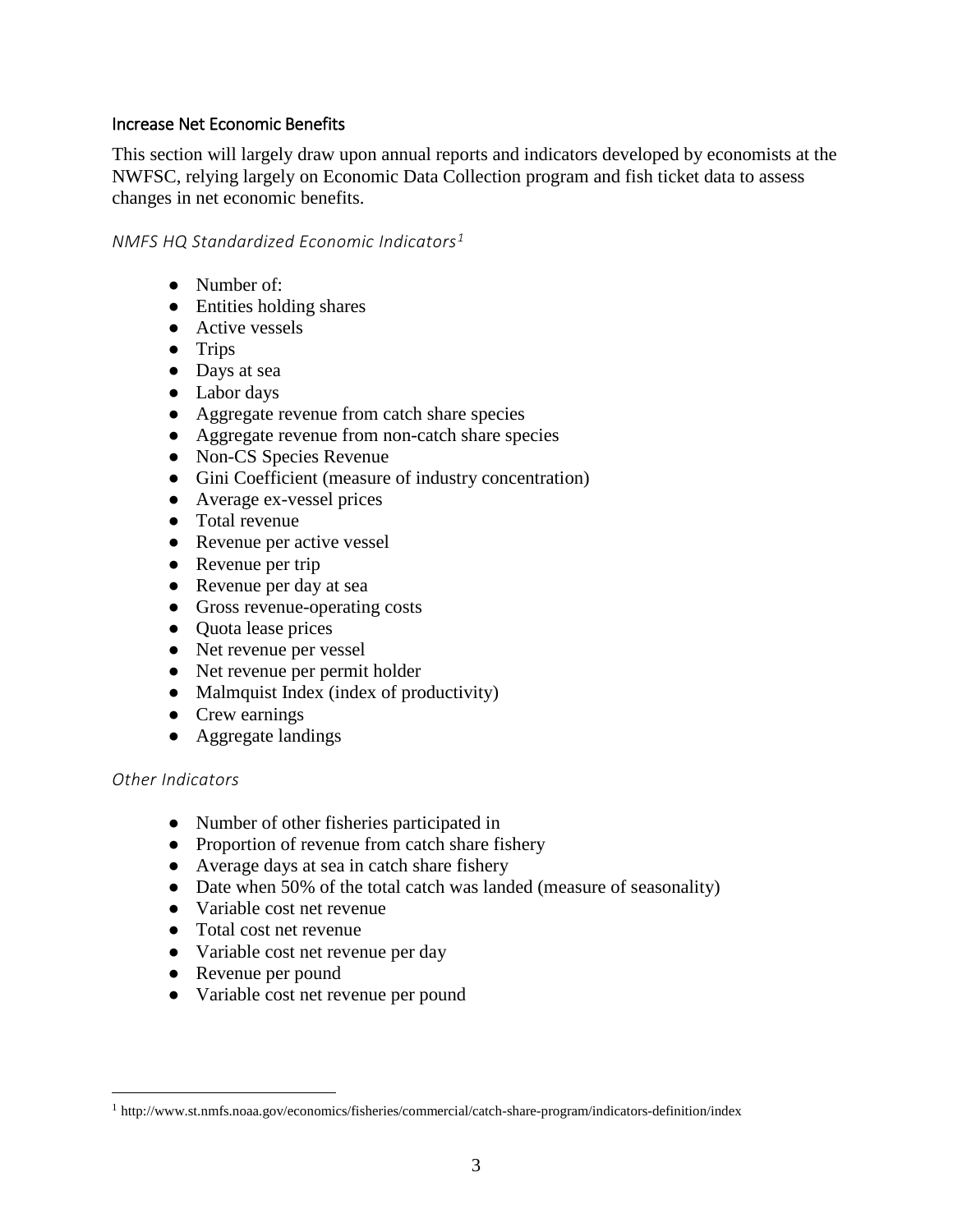*Related Goals, objectives, guidance and constraints to consider:*

- Create and implement a capacity rationalization plan that increases net economic benefits (Am. 20)
- Promote Social and Economic Benefits (MSA LAPP)
- Provide for a viable, profitable, and efficient groundfish fishery (Am. 20)
- Consider efficiency in utilization of resources, without economic allocation as sole purpose (MSA NS-5)
- Promote measurable economic and employment benefits through the seafood catching, processing, distribution elements, and support sectors of the industry (Am. 20)
- Create individual economic stability (Am. 20)
- Increase operational flexibility (Am. 20)

#### Capacity, Consolidation and Concentration of Quota

*HQ Standardized Indicators*

• Share cap in place  $(Y/N)$ 

*Related Goals, objectives, guidance and constraints to consider:*

- Contribute to reducing capacity (if overcapitalized) (MSA LAPP)
- Avoid excessive quota concentration (Am. 20)
- No excessive shares (MSA NS-4)

#### Other Economic Goals and Objectives

Other economic issues addressed in the goal and objectives of the program include consolidation of quota, reduction of overcapitalized fleets, and a preservation of marketing power between harvesters and processors.

*Related Goals, objectives, guidance and constraints to consider:*

- Provide quality product for the consumer (Am. 20)
- Avoid provisions where the primary intent is a change in marketing power balance between harvesting and processing sectors (Am. 20)

#### Safety

Amendment 20, MSA National Standard 10, and the MSA LAPP goals all highlight the importance of increasing and promoting safety. This section will draw on recent research published by the NWFSC on vessel safety, and could potentially include, and benefit from, qualitative contributions from OLE and the U.S. Coast Guard.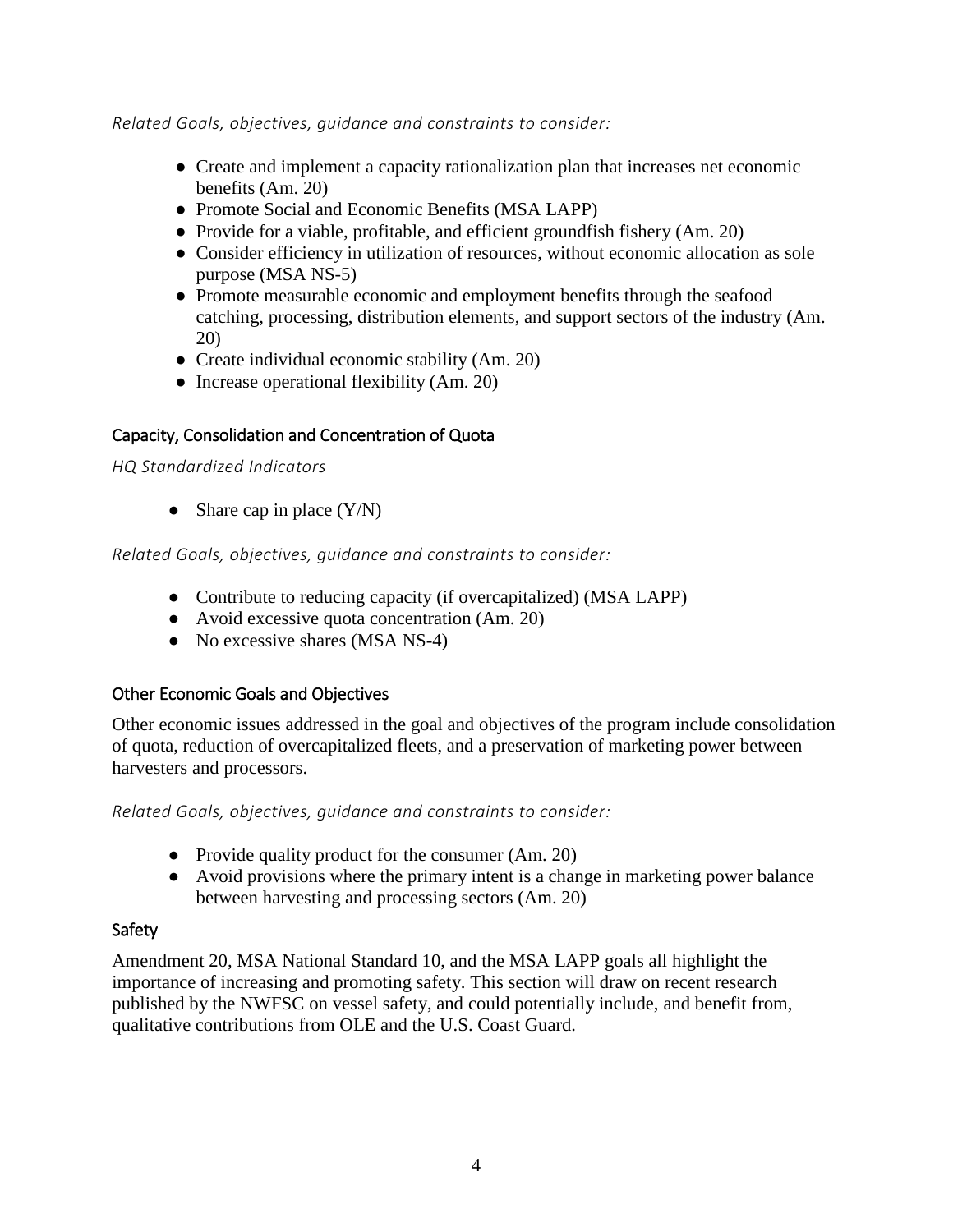#### *HQ Standardized Indicators*

- Number of Search and Rescue Events
- Vessel Accident Rates
- Personal Injury/Fatality Rates

# *Related Goals, objectives, guidance and constraints to consider:*

- Increase safety in the fishery  $(Am, 20)$
- Promote safety at sea (MSA NS-10)
- Promote fishing safety (MSA LAPP)

# Communities, New Entrants, and Adaptive Management

This section will assess impacts of the catch share program on coastal communities, and the prospects for new entrants to the fishery.

#### Related Goals, objectives, guidance and constraints to consider:

- Minimize adverse effects from an IFQ program on fishing communities and other fisheries to the extent practical (Am. 20)
- Sustain fishing communities and minimize adverse economic impacts (MSA NS-8)
- Consider participation by fishing communities and regional fishery associations (MSA LAPP)
- Include measures to assist, when necessary and appropriate, entry-level and small vessel owner-operators, captains, crew, and fishing communities through set-asides of harvesting allocations, including providing privileges, which may include set-asides or allocations of harvesting privileges, or economic assistance in the purchase of limited access privileges. (MSA LAPP)
- Consider limited access privilege assisted purchase program with portion of fees collected (MSA LAPP)

# IV. Environmental Performance

One of the primary intentions of Amendment 20 was to reduce the incidental catch of overfished groundfish species to assist in rebuilding plans. Rebuilt stocks also translate to increased allocations and resumed target fisheries. The trawl rationalization program provides individual fishery participants more flexibility and more individual accountability for their impact on overfished species and other groundfish species. This section will assess the progress of the program toward Amendment 20 MSA goals concerning environmental performance.

# HQ Standardized Indicators

 $\bullet$  ACL exceeded  $(Y/N)$ 

# Related Goals, objectives, guidance and constraints to consider:

- Consider environmental impacts (Am. 20)
- Promote conservation (MSA NS  $1 \& 4$ )
- Promote Fishery Conservation and Management (MSA LAPP)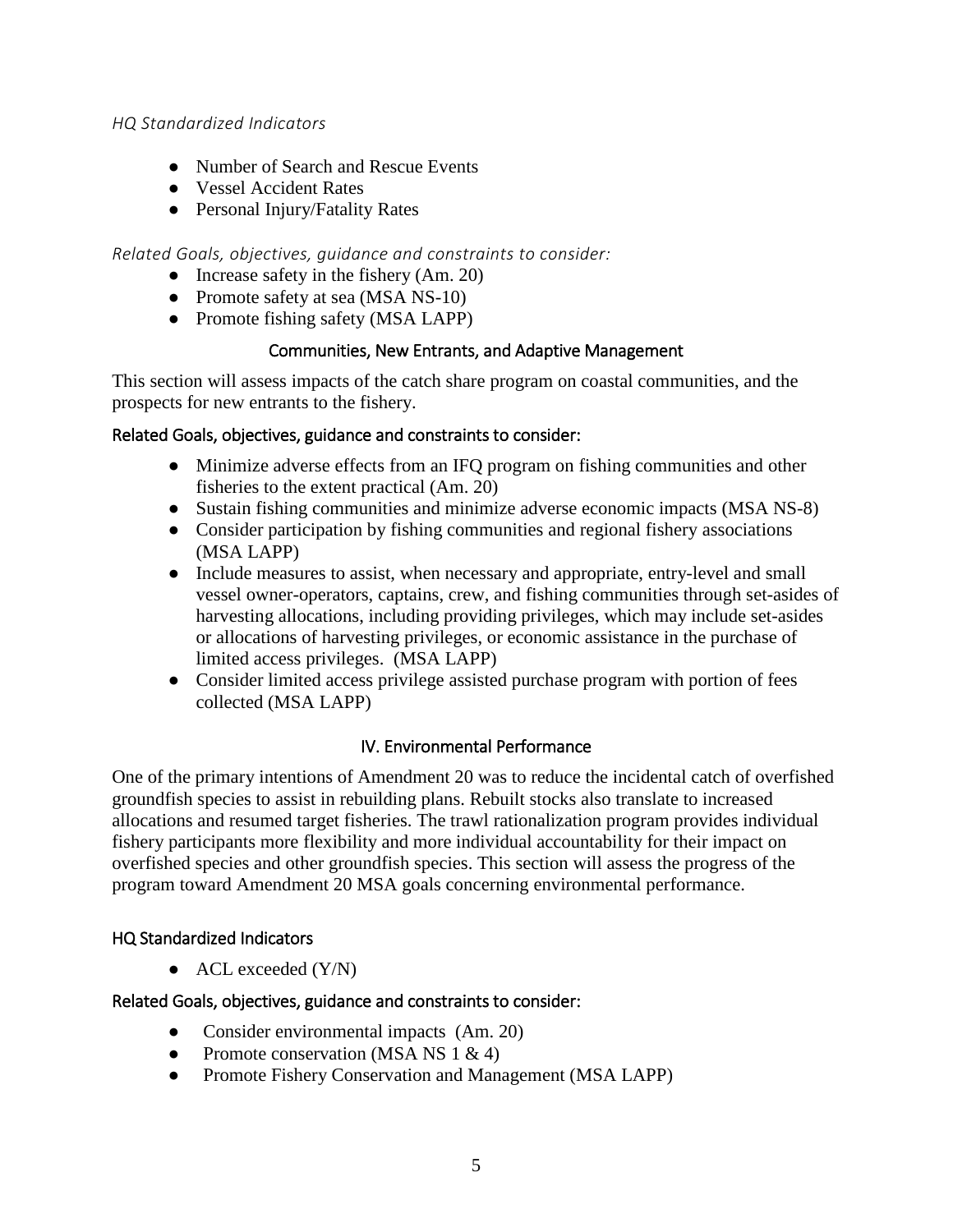- Promote practices that reduce bycatch and discard mortality and minimize ecological impacts (Am. 20)
- Minimize bycatch and bycatch mortality (MSA NS 9)
- Account for total groundfish mortality (Am. 20)
- Take into account the need to ensure that the total OYs and allowable biological catch (ABC) are not exceeded (Am. 20)
- Prevent overfishing, achieve OY (MSA NS)
- Assist in rebuilding overfished species (MSA LAPP)
- Minimize negative impacts resulting from localized concentrations of fishing effort (Am. 20)

# V. Program Management Performance

The MSA LAPP provisions, as well as Amendment 20, emphasize the importance of efficient and effective enforcement, monitoring, and management of the catch share program. This chapter will present indicators of management performance in addition to some qualitative assessments.

#### Accountability

Individual accountability was built into the catch share program through full monitoring of discards and landings. This section will evaluate the program's monitoring provisions as a mechanism for total catch accounting

*Goals, objectives, guidance and constraints to consider:*

- Achieves individual accountability of catch and bycatch (Am. 20)
- Provide a mechanism for total catch accounting (Am. 20)

# Enforcement and Monitoring

Description and qualitative assessment of enforcement and monitoring under the catch share program.

*Related Goals, objectives, guidance and constraints to consider:*

- Provide effective enforcement, monitoring, and management (MSA LAPP)
- Provide efficient and effective monitoring and enforcement (Am. 20)
- Provide an information collection and review process to provide any additional information needed to determine whether any illegal acts of anti-competition, antitrust, price collusion, or price fixing (MSA LAPP)
- Monitor transfers of privileges (including sales and leases) (MSA LAPP)
- Require fish harvested under LAPP to be processed on U.S vessels or on U.S. soil (MSA LAPP)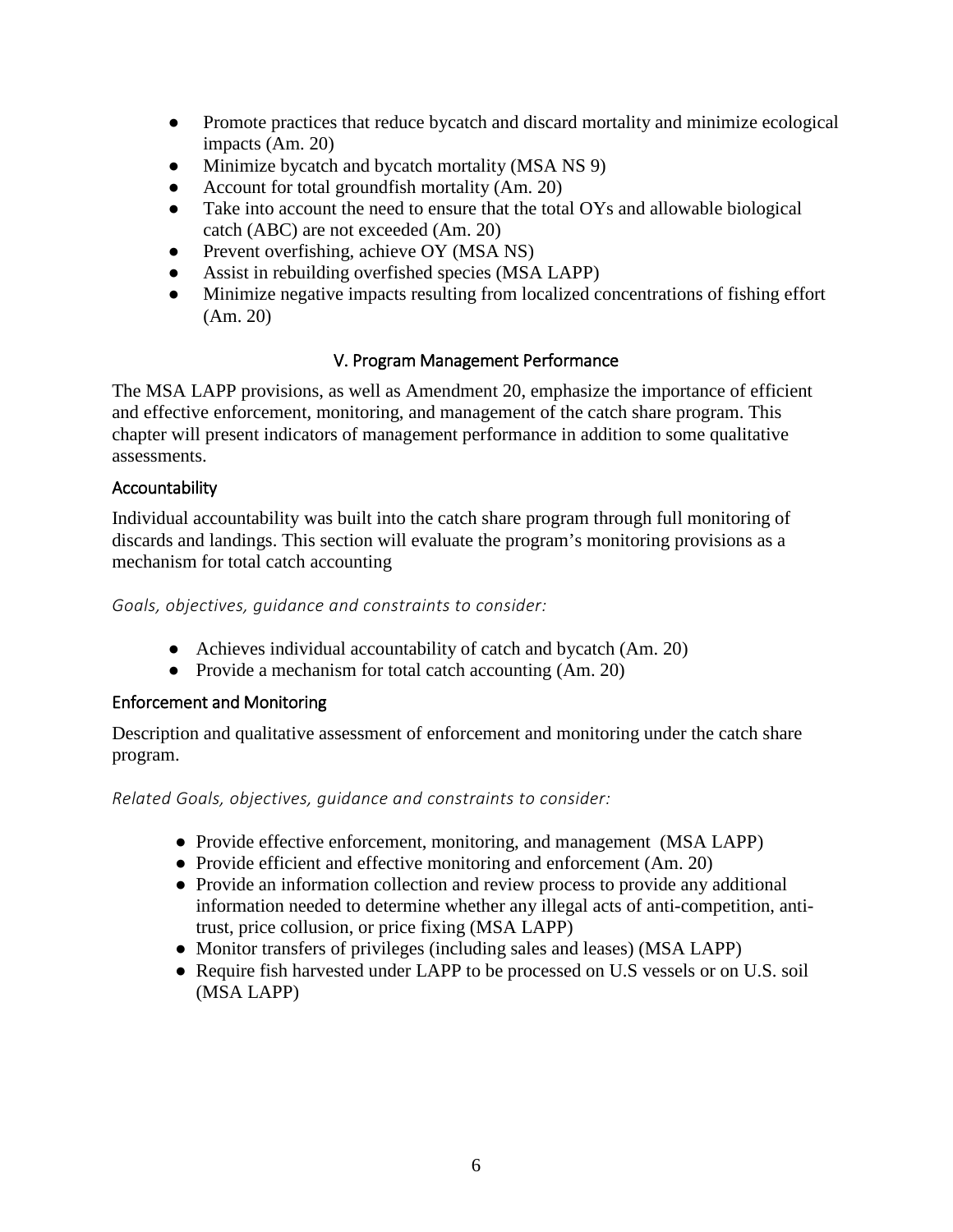#### Program Review

Brief summary of and references to existing annual review documents, as well as a qualitative description of the five year review process and any other review and evaluation mechanisms currently in place.

*Related Goals, objectives, guidance and constraints to consider:*

- Design a responsive mechanism for program review, evaluation, and modification (Am. 20)
- Require regular monitoring and review of program (MSA LAPP)

#### Cost Recovery

Summary of annual cost recovery reports and information about incremental costs in the first five years of the program, as well as fees recovered for those costs.

#### *HQ Standardized Indicators*

● Cost recovery fee

*Related Goals, objectives, guidance and constraints to consider:*

- Recover costs (MSA LAPP)
- Take into account the management and administrative costs of implementing and overseeing the IFQ or co-op program and complementary catch monitoring programs, as well as the limited state and Federal resources available (Am. 20)
- Minimize costs and avoid unnecessary duplication (MSA NS-7)

#### Scientific based management

This section will include a qualitative description and assessment of management use of best scientific information available to inform decisions.

*Related Goals, objectives, guidance and constraints to consider:*

- Use best scientific information available (MSA NS-2)
- Take into account variations in fisheries, catches (MSA NS-6)
- Manage a stock as a unit (MSA NS-3)
- Take into account the biological structure of the stocks including, but not limited to, populations and genetics (Am. 20)

#### VI. Allocation

#### HQ Standardized Indicators

- Quota allocated to catch share program
- % Utilization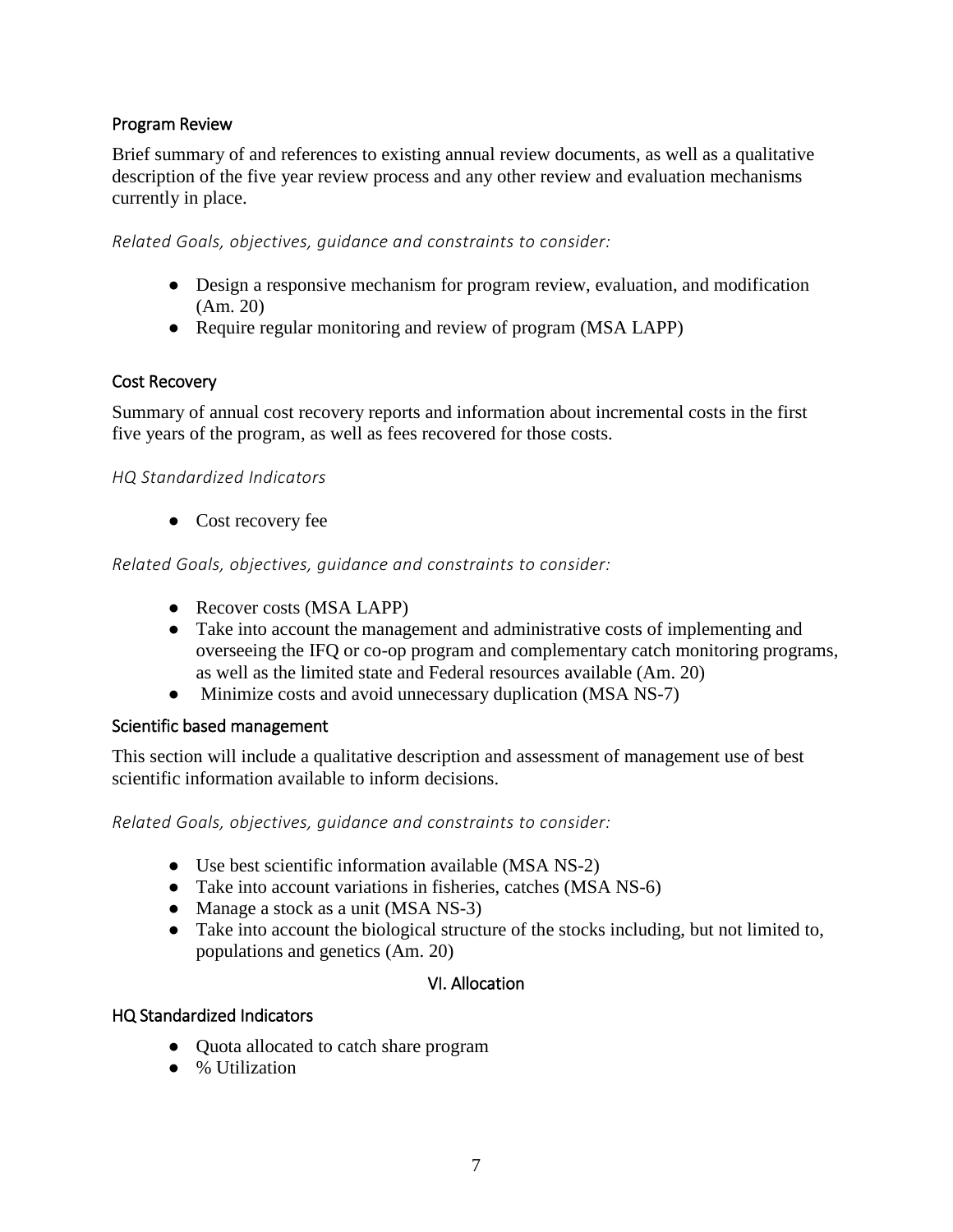#### Related Goals, objectives, guidance and constraints to consider:

- Provides for full utilization of the trawl sector allocation (Am. 20)
- All intersector allocations will be formally reviewed along with the formal review of the trawl rationalization program five years after implementation of Amendments 20 and 21 (Amendment 21)
- Allocate fair & equitably (MSA NS-4)
- No creation of right, title, or interest (MSA LAPP)
- Prohibit other than U.S citizens from acquiring privilege (MSA LAPP)
- Provide appeals process for initial allocations (MSA LAPP)

# VII. Adaptive Management

This section will assess the current use of the adaptive management program (AMP) quota in meeting identified objectives (currently all AMP quota pounds are "passed through" to quota share owners in proportion to their quota share holdings). Ideas for modifications to the AMP may be included discussed in the "Looking Ahead" chapter.

#### Related Goals, objectives, guidance and constraints to consider:

• Amendment 20 A-3 Adaptive Management: "The set aside of QP for the identified objectives will be reviewed as part of the year five comprehensive review and a range of sunset dates will be considered, including 10, 15, 20 year and no sunset date options".

# VIII. Research and Data Needs

If, through the review process, any environmental/biological, socio-economic, or enforcement data needs emerge, those will be identified in this chapter. The review team will similarly note any gaps in existing research that impact a sufficient review of the performance of the program.

# IX. Key Findings and Conclusions

This section of the review will summarize the findings of the review. This will include a summary assessment of performance according to program goals and objectives, as well as according to the requirements of LAPPs under the MSA and MSA National Standards

# X. Looking Ahead

The report will not include final recommendations on identified concerns but such recommendations would be developed later during the regular Council process.This section will include a brief, qualitative overview of potential modifications to the program identified through the Council process that might better meet the intended goals, as informed by the review analysis and public input.

# Appendix A: References/Information Used for Program Review

This appendix will contain a description of data and methods used in the review, as well as a bibliographic list of journal articles, technical memos, reports, and other sources referenced in the report.